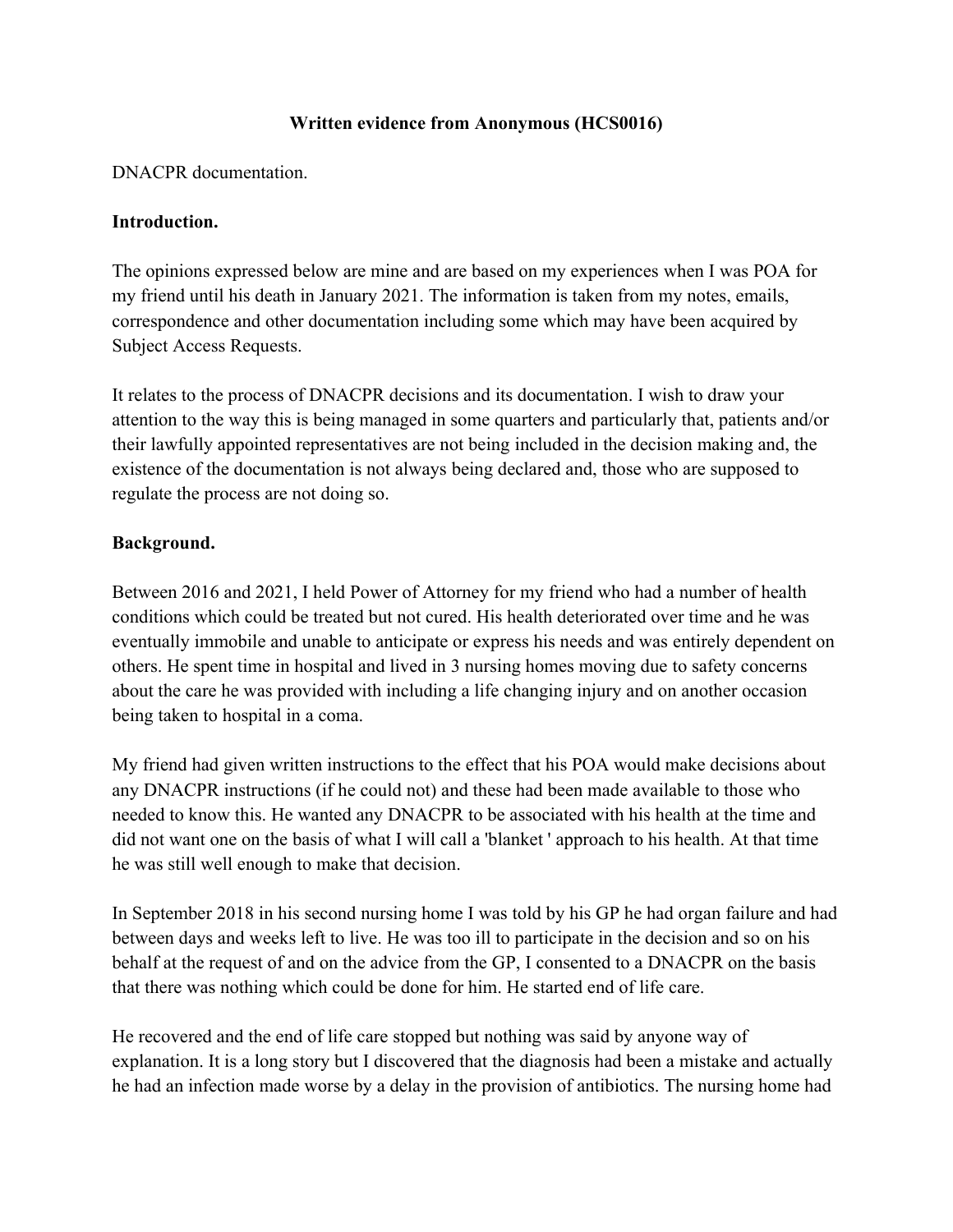made a Safeguarding referral to the AST about it but not notified anyone else as far as I know.

When I took this up with the GP (we spoke in January 2019) I was told that the mistake had been made due to inadequate information from the nursing home staff who had called the GP out to examine my friend but failed to divulge information about the delay in medication.

That GP did not tell me then (in January 2019) that there had been a review of the DNACPR in November 2018 and it had been continued. I found out about this later by chance in a conversation with a nurse at the nursing home (when my friend was once again ill with a urine infection) and challenged the situation with his GP who was by then different but from the same practice.

I intervened and requested its removal pending discussions with my friend about his wishes. There was correspondence about it between me and the GP and I received an email from the matron of the nursing home confirming its existence. Also I met with my friend and the GP who indicated that he had tried to discuss the situation with my friend but the latter had been too unwell to participate in the procedure. I can appreciate this may have been the case but my point is that, at that stage the POA should have been again invited to participate and I was not.

I referred this matter to the GMC expecting them to investigate. Initially they told me to take it up with a solicitor. When I pushed the complaint later, they asked for details and I gave them as much as I could. Their reply was to ask me to provide the DNACPR documents and details about the circumstances when it was made - who was there for example. Of course, I can provide evidence that the review was undertaken without consultation but I can't provide all the details in respect of the November review as this is the essence of the complaint - my friend was excluded from the whole process and the documents never revealed - on that basis the GMC declined to take the matter further stating the following:-

*"Based on the information provided, there is insufficient detail to indicate Dr(redacted by me) or Dr (redacted by me) acted in a way to raise potential fitness to practise concerns. This is because there is currently no evidence to suggest that Dr (redacted by me) was involved in the review of the DNACPR on 13 November, and there is very little information as to what Dr (redacted by me)'s role was, particularly in regard to the decision to extend the DNACP.*

*We have asked for further detail on this from you but unfortunately you couldn't provide this. We note that you do not have any documentation relating to the DNACPR, or the decision to extend.*

*Our medically qualified colleague has advised that the initial DNACPR decision does not raise any concerns. However, there are potential concerns around the extension of the decision, and the lack of discussion with you or the patient, there is no information provided to indicate who*